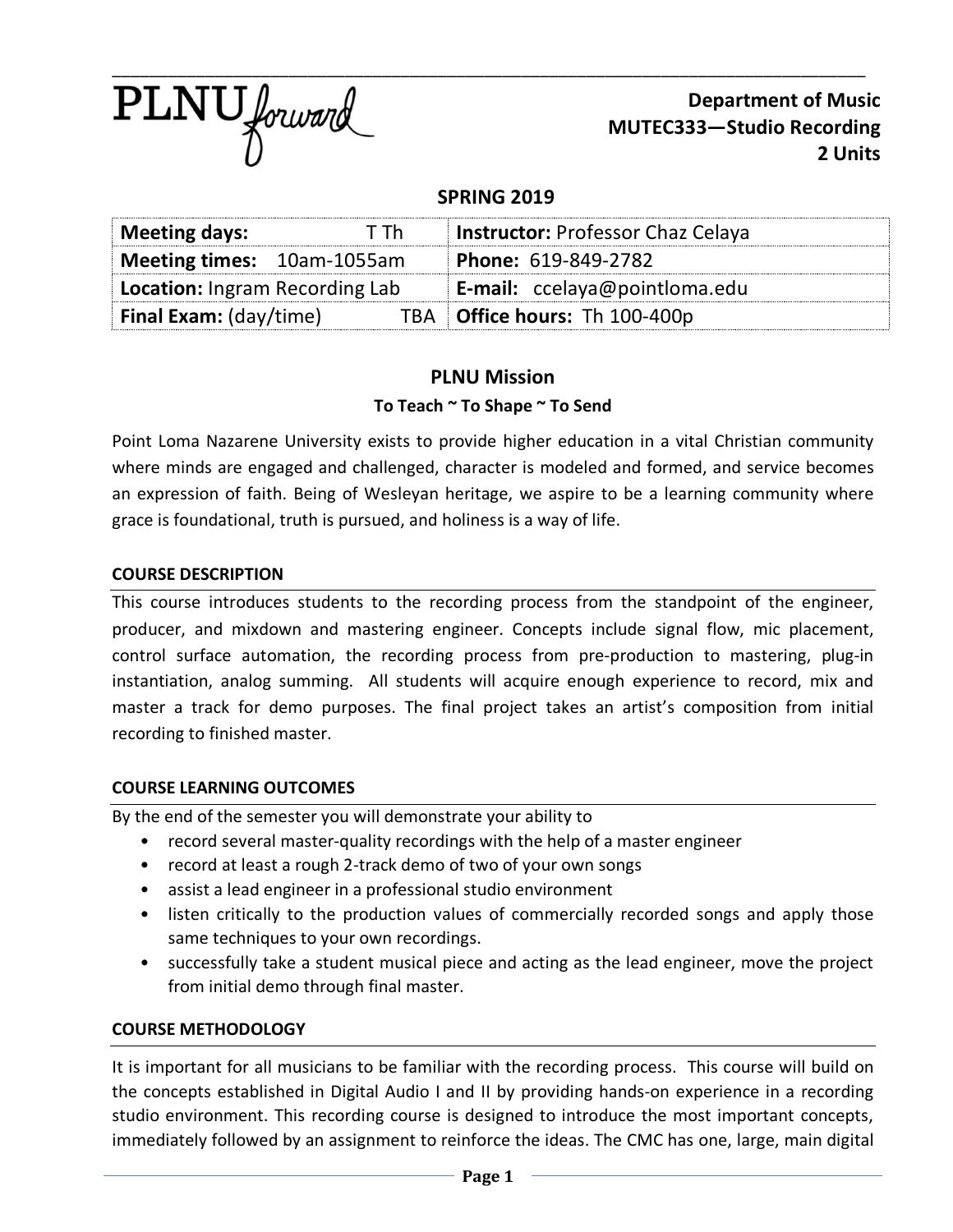state-of-the-art recording studio and several pre-production practice rooms. As songs are written, edited and completed, students move to the pre-production rooms and create recorded demos of the song. Each week, faculty demonstrate a new recording principal, which moves students gradually to a place where they can record, edit and master tracks that sound 'master-quality'. Students approach recording in this sequence of topics:

- Signal flow & microphone theory
- Pre-production
- Multi-tracking
- Mixing & automation
- Mastering
- Backing-up data

Signal flow & microphone theory – signal flow is perhaps the most important fundamental concept required of every engineer. Where does the signal come from and where does it go? Being able to trace the signal from microphone, through microphone pre-amplifier to the equalization stage and so on allows students to capture/shape their sound and troubleshoot the many problems that inevitably occur during a session. Microphones are the portals through which most sound travels from the acoustic world to the digital domain. Students learn about microphone design, pickup patterns and the actual process of changing sound waves to an electric voltage and then a binary number.

Pre-production – studio time is valuable and expensive, so it is important for students to learn how to plan their session wisely. This includes getting the song ready for recording, choosing players and rehearsing the song, setting up loops/samples in advance and a million other little details that threaten to de-rail a recording session.

Multi-tracking – the modern recording session involves recording each part to a separate 'track'. Often players who contribute to a song will never see each other – they will arrive at the studio, record their part and then leave. Later, another player will arrive or, via the Internet, contribute their part from across the country. Students learn to manage and 'orchestrate a session' to take advantage of each player's strengths.

Mixing and automation – after all of the parts have been recorded, they need to be 'mixed together' down to two tracks. Learning to adjust the relative volumes of each recorded part and using computer automation to take care of the physical task of making those changes requires a lot of practice and trial & error. Students make multiple mixes of each song to determine 'how it will play' in various environments including their car stereo, laptop speakers, high-end P.A., etc.

Mastering – is the process of taking all of the songs for a CD and putting them in the correct order, balancing the volume and compression of each song and essentially adding the final sonic polish.

Backing-up data – in all of the rush to record and get a song finished it is critically important to backup data properly and consistently to prevent data loss.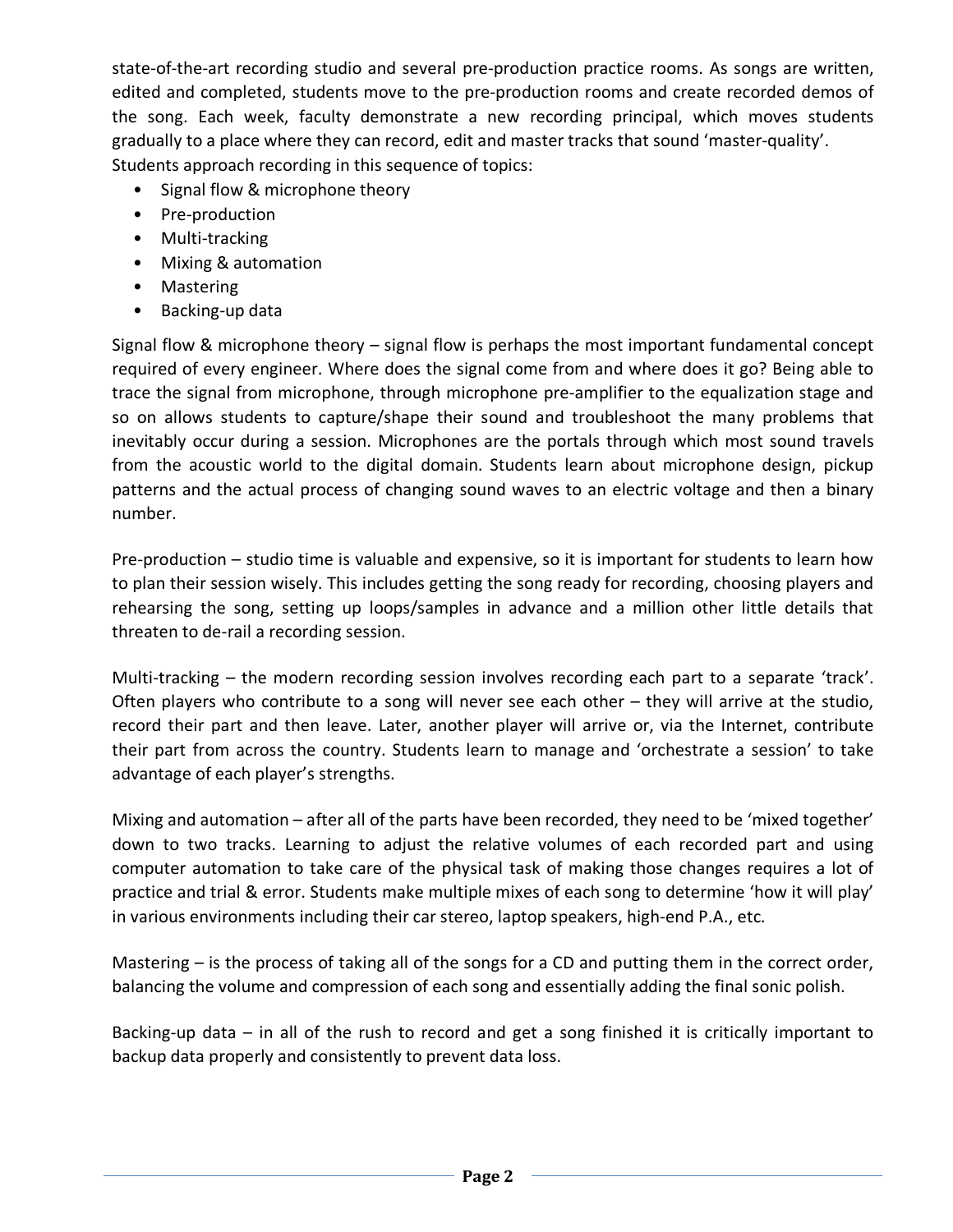### **COURSE SCHEDULE AND ASSIGNMENTS**

Course schedule and assignments are maintained in Canvas. You can find them under the headings "Modules" and "Syllabus."

#### **REQUIRED TEXTS & SUPPLIES**

- 1) David Miles Huber, *Modern Recording Techniques,* 9th Edition. (Focal Press/ Routledge, New York), 2018. ISBN: 978-1-138-95437-3
- 2) Sylvia Massy, *Recording Unhinged*, *Creative and Unconventional Music Recording Techniques.* (Hal Leonard, 2016). ISBN: 9781495011276
- 3) USB 3.0 Flash Drive. Minimum 32GB for transferring and backing up projects and sessions.
- 4) A set of professional over the ear "closed back" headphones. Industry standard options are: Sony MDR-7506, Beyerdynamic DT-770. More affordable options: Monoprice 605055 or Monoprice 8323.

#### **ASSESSMENT AND GRADING**

| Assignment distribution by percentage:                                                                                                                             |                          | Grade scale:                                                                                  |                                                                                                |  |
|--------------------------------------------------------------------------------------------------------------------------------------------------------------------|--------------------------|-----------------------------------------------------------------------------------------------|------------------------------------------------------------------------------------------------|--|
| <b>Reading Assignments</b><br>$\bullet$<br><b>Recording Assignments</b><br>$\bullet$<br><b>Session Assisting</b><br>$\bullet$<br><b>Final Project</b><br>$\bullet$ | 20%<br>50%<br>10%<br>20% | $A = 93 - 100$<br>$A = 92 - 90$<br>$B+=87-89$<br>$B = 83 - 86$<br>$B = 80 - 82$<br>$C+=77-79$ | $C = 73 - 76$<br>$C = 70 - 72$<br>$D+=67-69$<br>$D = 63 - 66$<br>$D = 60 - 62$<br>$F = 0 - 59$ |  |

#### **INCOMPLETES AND LATE ASSIGNMENTS**

All assignments are to be submitted/turned in by the beginning of the class session when they are due—including assignments posted in Canvas. Incompletes will only be assigned in extremely unusual circumstances.

#### **FINAL EXAMINATION POLICY**

Successful completion of this class requires taking the final examination **on its scheduled day**. The final examination schedule is posted on the Class Schedules site. No requests for early examinations or alternative days will be approved.

#### **PLNU COPYRIGHT POLICY**

Point Loma Nazarene University, as a non-profit educational institution, is entitled by law to use materials protected by the US Copyright Act for classroom education. Any use of those materials outside the class may violate the law.